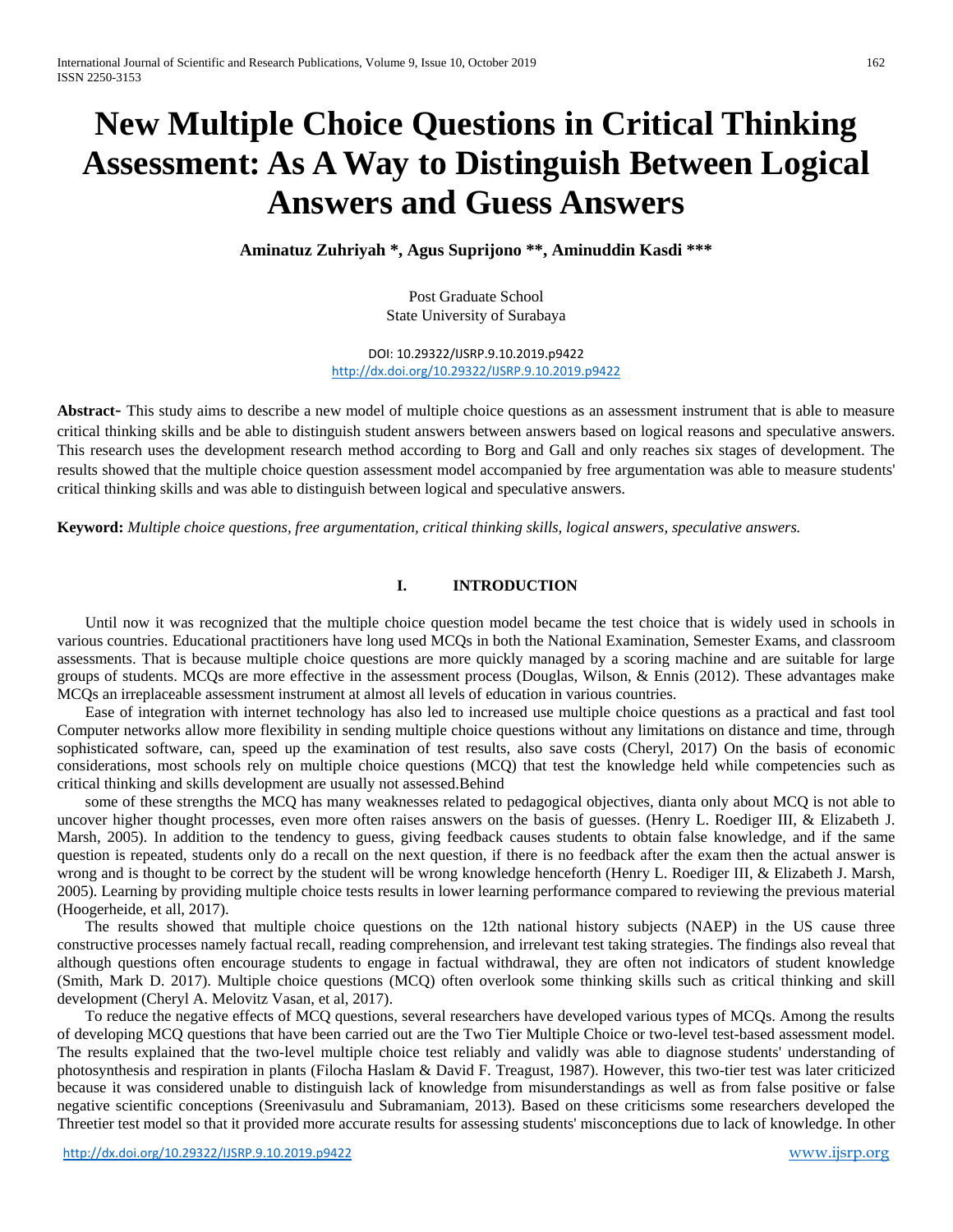International Journal of Scientific and Research Publications, Volume 9, Issue 10, October 2019 163 ISSN 2250-3153

words, through conventional or two-tier multiple choice tests, errors due to lack of knowledge are evaluated as misconceptions, while in three tiers errors are not necessarily misconceptions, it could be due to lack of knowledge (Kirbulut, [Zubeyde Demet](http://www.ejmste.com/Author-Zubeyde%20Demet-Kirbulut/61883) , [Omer Geban,](http://www.ejmste.com/Author-Omer-Geban/31473) 2014).

Based on this research, it shows that although the three-tiered test seems to eliminate many of the disadvantages mentioned in the two-tiered test, other researchers consider the three-tiered test still unable to completely distinguish the choice of beliefs for the main answer (first level) from the choice of beliefs for reasoning ( second level). Therefore a three-tier test is considered to overestimate student grades and underestimate their lack of knowledge (Kaltakci-Gurel, Eryılmaz, and McDermott 2015).

Finally Gurel et al (2017) developed a four-level multiple choice test. In the first stage consists of questions and answer choices as in multiple choice tests in general. In the second stage contains the level of confidence regarding the answers in the first stage. In the third stage contains relevant principles that justify the response in the first stage, while in the fourth stage contains the level of confidence regarding the answers in the third stage (Gurel, Derya Kaltakci, Ali Eryilmaz & Lillian Christie McDermott, 2017). The results showed that the four-tier format for diagnostic instruments showed good utility to explore students 'understanding of reaction kinetics and reveal students' understanding of concepts (Gurel, Derya Kaltakci, Ali Eryilmaz & Lillian Christie McDermott. 2017).

Yoonhee & Marshall (2018) develops multiple choice questions with feedback at the end of the test after students work on the questions with the aim of providing long-term memory (Jang, Yoonhee & Elaine Marshall, 2018). The results showed that two days later, participants who received feedback showed an increase in retention or memory, even participants who were only given treatment in the form of feedback by displaying the correct answers outperformed the control group that did not get feedback, regardless of whether the students' answers true or false (Jang, Yoonhee & Elaine Marshall. 2018). Furthermore, there is also the development of a model that combines Multi-tier multiple choice with direct feedback (Maier, [Uwe, NicoleWolf, ChristophRandler.](https://www.sciencedirect.com/science/article/pii/S0360131515300919#!) 2016). The results showed that the model that combines Multi-tier multiple choice with direct feedback was proven to improve student learning outcomes (Maier, [Uwe, Nicole Wolf, Christoph Randler.](https://www.sciencedirect.com/science/article/pii/S0360131515300919#!) 2016).

All of the multiple choice problem development models above have not yet limited to how multiple choice questions are constructed as critical thinking assessment instruments that are able to distinguish student answers between logical answers and speculative answers or on the basis of guesses. Hamper is the same as this research, namely the development of multiple choice questions of HTT (Historical Thinking Test) (Smith, Mark D. 2017). This question model was developed because the national exam questions in the field of history studies conducted in the US were considered unable to reveal the ability to think in the history of 12th grade students. To overcome this problem, Smith (2017) developed an HTT multiple choice question consisting of multiple choice questions accompanied by reasons for answers multiple choice selected. Students' reasons are explained in the form of sound recordings In each choice of answers A, B, C, D the student must state the reasons why he chose or did not choose the available options.

If in the field of history, the ability to think history is an important aspect that must be measured in learning outcomes, then in the field of social studies, critical thinking ability is one of the abilities that must be measured in the process of evaluating learning outcomes. Social studies learning in Indonesia refers to the critical education paradigm so that the expected outcome of the learning process is an increase in students' critical thinking skills, so the assessment must also be able to show indicators of critical thinking skills according to existing theoretical footing. in fact there are still many assessments that have not been able to create appropriate assessment procedures for learning purposes (Ennis, Robert H, 1993). One of the main objectives of the assessment of critical thinking is being able to diagnose students' critical thinking levels (Ennis, Robert H, 1993).

Critical thinking is reasoning that is reasonable and reflective by emphasizing decision making about what to believe or do (Ennis Robert H in Fisher, 2008). Robert H. Ennis in Aristika (2015) states that critical thinkers ideally have 5 critical thinking abilities, namely: 1) Elementary clarification (providing basic explanation) which includes, focusing on questions (can identify questions / problems, can identify possible answers, and what is thought does not come out of the problem), Analyze opinions (can identify conclusions from the problem, can identify reasons, can handle things that are not relevant to the problem), try to clarify an explanation through question and answer. 2) The basis for the decision (determining the basis for decision making) which includes, considering whether the source can be trusted or not, observing and considering an observation report. 3) Inference (drawing conclusions) which includes, deducting and considering the results of deduction, inducing and considering the results of induction, making and determining value judgments. 4) Advanced clarification which includes, defines terms and considers definitions, identifies assumptions. 5) Supposition and integration which includes, considers doubtful reasons or assumptions without including them in our thought assumptions, combines abilities and other characters in decision making. Based on the above background this research wants to explain how multiple choice questions accompanied by free argumentation are able to measure critical thinking skills and are able to distinguish between logical answers and speculative answers?

#### **II. RESEARCH METHODS**

The research method used in this study is the R&D (Research and Development) method. According to Borgand Gall (1983, p. 772), educational research and development is a process used to develop and validate educational products. This means that educational development research (R&D) is a process used to develop and validate educational products.

From the ten steps of research and development of the Borg & Gall model, the researcher limits the steps used according to the needs of the researcher. Therefore, the researcher did not use the whole stage because of limited time and money. The following are the steps carried out by researchers in carrying out research. First, Research and Information Collectin. At this stage, the initial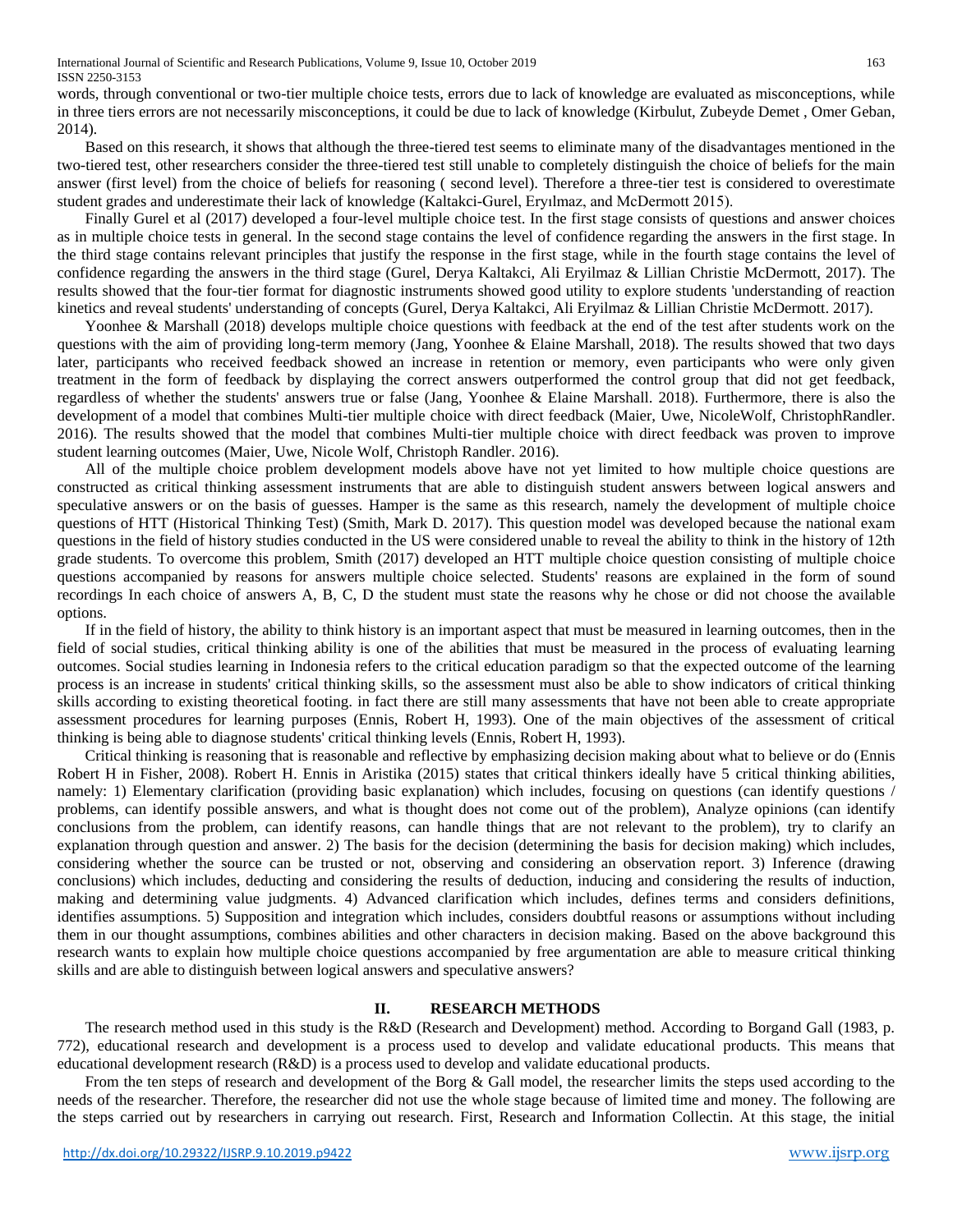International Journal of Scientific and Research Publications, Volume 9, Issue 10, October 2019 164 ISSN 2250-3153

research and information gathering is done by interviewing, documenting, and observing the field. Interviews were conducted with IPS teachers in MTs. Al-Hasanuddin to analyze problems that occur during the assessment process. Researchers also conducted interviews with class IX students after they were given the USBN 2017-2018 questions to work on. After working on the questions, the researcher asks students questions about the reasons for the answers they choose. Second, Planning. At this stage the researcher prepares a number of things that are prepared before compiling the questions, namely the lesson plan, material, lattice questions, and assessment indicators. Third, Develop Preliminary of Product. At this stage an initial product draft is prepared. This draft is then consulted with expert lecturers to evaluate and correct if there is a discrepancy so that the assessment instruments arranged can be used to measure students' critical thinking skills. Furthermore, the results of evaluations, corrections, and suggestions from expert lecturers are used as a reference to improve the initial draft before conducting field trials. Fourth, Preliminary Field Testing. After the product is declared valid and feasible, then the assessment instruments can be tested in learning activities. This field trial was conducted in two schools, namely 20 students of grade IX MTs. Miftahul Ulum Kalipang Grati Pasuruan and. 24 students of class IX MTs. Al-Hasanuddin Rebalas Grati Pasuruan. This stage is the final stage of the study. The results of this field trial will produce data on the assessment of students' critical thinking abilities, which are then tested for validity, reliability, level of difficulty, difference power, and the effectiveness of fraud.

#### **III. RESULTS AND DISCUSSION**

#### **Research and Information Collection**

Before researchers determine what products are suitable to be developed to improve the weaknesses of old products, the data collection process is first carried out in the field. As for the results of the data collection process, it can be concluded that the assessment of learning outcomes in the Semester and USBN questions has several weaknesses related to pedagogical elements, namely: Students are very difficult to achieve the target KKM because the material is too much, the majority of exam questions only measure students' memory and understanding levels on material, students are also not given the opportunity to maintain scores if their answers are wrong. Based on the analysis of semester exam questions and USBN questions in the field of social studies in 2018/2019, more than 90% of the questions only measure students' memories and comprehension, not yet at the C4 and C5 levels which are part of the critical thinking ability indicators. Based on the results of interviews with grade IX students after being given assignments to work on USBN questions, some students had difficulty deciphering their arguments and some answered on the basis of guesswork or guesswork. Students assume value is luck so they are forced to surrender to the value they will get tomorrow.

#### **Planning**

This study adopted a question model written by Ennis in his journal, theproblem model *Multiple Choice With Written Justification*. As for preparing the product to be developed, several preparations were carried out, namely the Compilation of the RPP, the Compilation of the Questionnaire, the Compilation of the Guidance for Instruction.

Scoring guidelines are based on 12 indicators of critical thinking. each question consisted of 4 indicators that were given a maximum score of 4 for each indicator. So that in each item, the maximum score is 16. Because the number of questions is 10, then the maximum score for all questions is 160. This assessment is applied to the answers of free argumentation. As for scoring for multiple choice answers, it is almost the same as conventional multiple choice questions, namely score 1 for the correct answer and score 0 for the wrong answer.

Example of extraction

In question number 7, Inayatul Maula answers multiple choice with the wrong answer. But he can give a logical reason to the score produced as follows

Multiple choice: 0

Focus on the question: 4

Give a logical reason: 4

Give a rebuttal: 0

State the reason with the correct, concise, and clear sentence: 3

In order to get the choice score double 0 and the argument score 11. As for the weighting calculation per item is calculated by the formula

multiple choice score:

## the number of scores obtained by students X 25 Maximum score of all questions

So the score of Inayatul Maula in problem number  $7$  is  $= 0$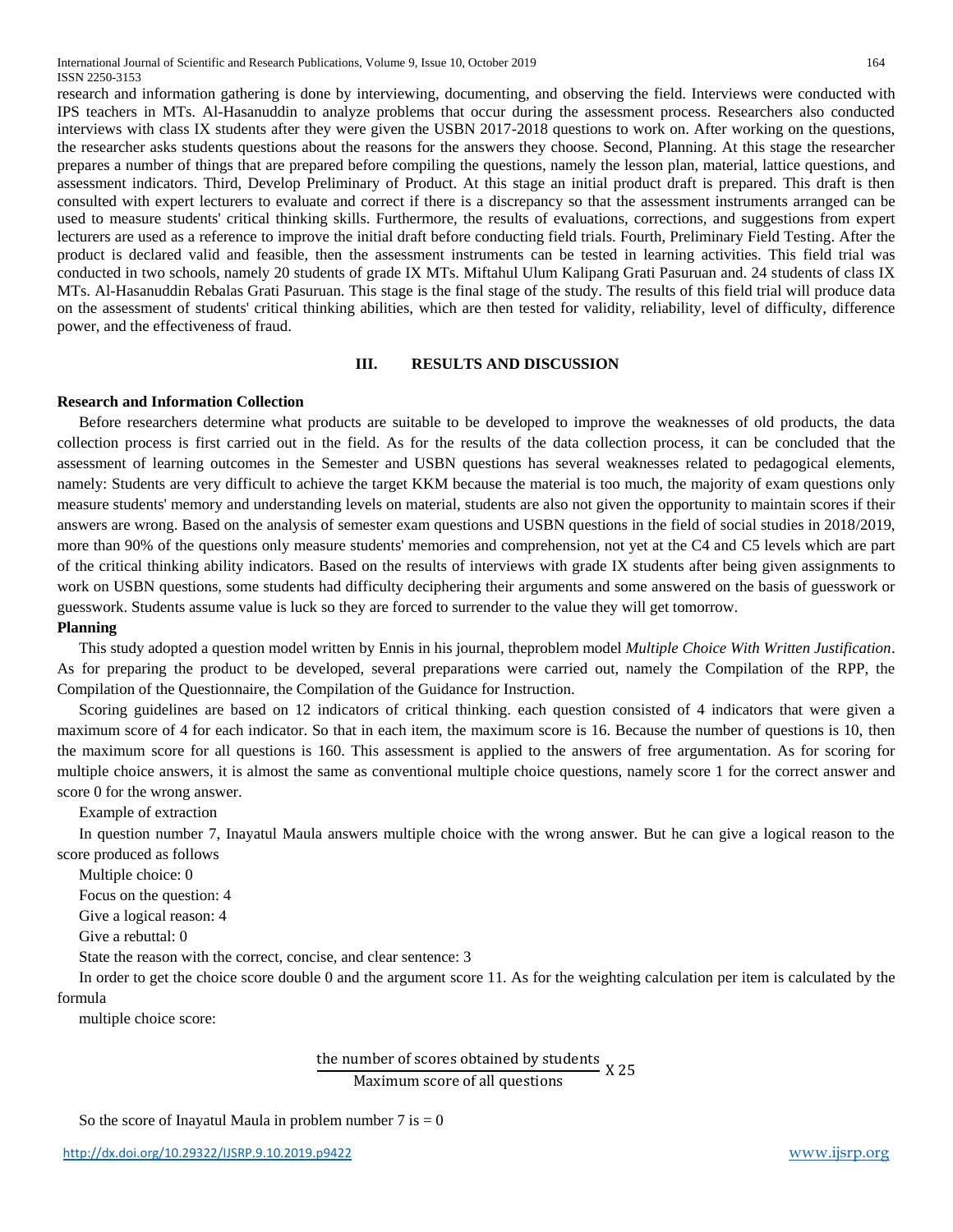Argumentation score:

the number of scores obtained by students  $\widetilde{X}$  X 75

Maximum score of all questions

so that the score of argumentation of Inayatul Maula in problem number 7 is then the total score of Inayatul Maula on question number 7 is  $0 + 5,156$ 

# **Develop Preliminary of Product**

Product developed in this paper is a multiple choice problem model with free argumentation. The form of the problem consists of multiple choice questions and is given a description column below to write the reason why students choose one answer and not choose another answer.

Problems example.

The establishment of factories in the regions has benefited the community in terms of employment opportunities and improving their standard of living. Since the construction of the factory, many people have moved from their work as farmers to factory workers. Their income has also increased, from the average salary of 50,000 per day to 100,000 per day after being rushed to the factory. From these conditions it can be concluded that ...

- a. The existence of a factory is the main hope of the community to improve their standard of living
- b. Communities can only prosper if in each region factories are built
- c. The community must be empowered so that it does not depend on the presence of industry or factory
- d. Indonesian people are unskilled and creative



# **Preliminary Field Testing**

At this stage the tests on the first two secondary schools that MTs. Miftahul Ulum Kalipang and MTs. Al-Hasanuddin. The first trial was conducted on 20 students of class IX MTs. Miftahul Ulum Kalipang and the 2nd trial were conducted on 24 students of class IX MTs. Al-Hasanuddin. Based on this trial, an analysis of items was produced as explained below.

# **Difficulty Level**

Based on the results of the initial product trial phase, it is stated that the difficulty level index for all questions is moderate. Difficulty test results on each question are explained in the table below.

Table. 1

| Analysis of Levels of Problems Early Stage Problem |                  |                        |                  |                        |  |  |  |  |
|----------------------------------------------------|------------------|------------------------|------------------|------------------------|--|--|--|--|
|                                                    | $1st$ test       |                        | $2nd$ test       |                        |  |  |  |  |
| Number                                             | Level Difficulty |                        | Level Difficulty |                        |  |  |  |  |
|                                                    | Index            | Interpretation         | Index            | Interpretation         |  |  |  |  |
| 1                                                  | 0.64             | <b>Medium Question</b> | 0.62             | <b>Medium Question</b> |  |  |  |  |
| $\overline{2}$                                     | 0.43             | <b>Medium Question</b> | 0.40             | <b>Medium Question</b> |  |  |  |  |
| 3                                                  | 0.52             | <b>Medium Question</b> | 0.65             | <b>Medium Question</b> |  |  |  |  |
| 4                                                  | 0.49             | <b>Medium Question</b> | 0.55             | <b>Medium Question</b> |  |  |  |  |
| 5                                                  | 0.54             | <b>Medium Question</b> | 0.48             | <b>Medium Question</b> |  |  |  |  |
| 6                                                  | 0.55             | <b>Medium Question</b> | 0.48             | <b>Medium Question</b> |  |  |  |  |
| 7                                                  | 0.59             | <b>Medium Question</b> | 0.63             | <b>Medium Question</b> |  |  |  |  |
| 8                                                  | 0.53             | <b>Medium Question</b> | 0.36             | <b>Medium Question</b> |  |  |  |  |
| 9                                                  | 0.52             | <b>Medium Question</b> | 0.34             | <b>Medium Question</b> |  |  |  |  |
| 10                                                 | 0.58             | <b>Medium Question</b> | 0.42             | <b>Medium Question</b> |  |  |  |  |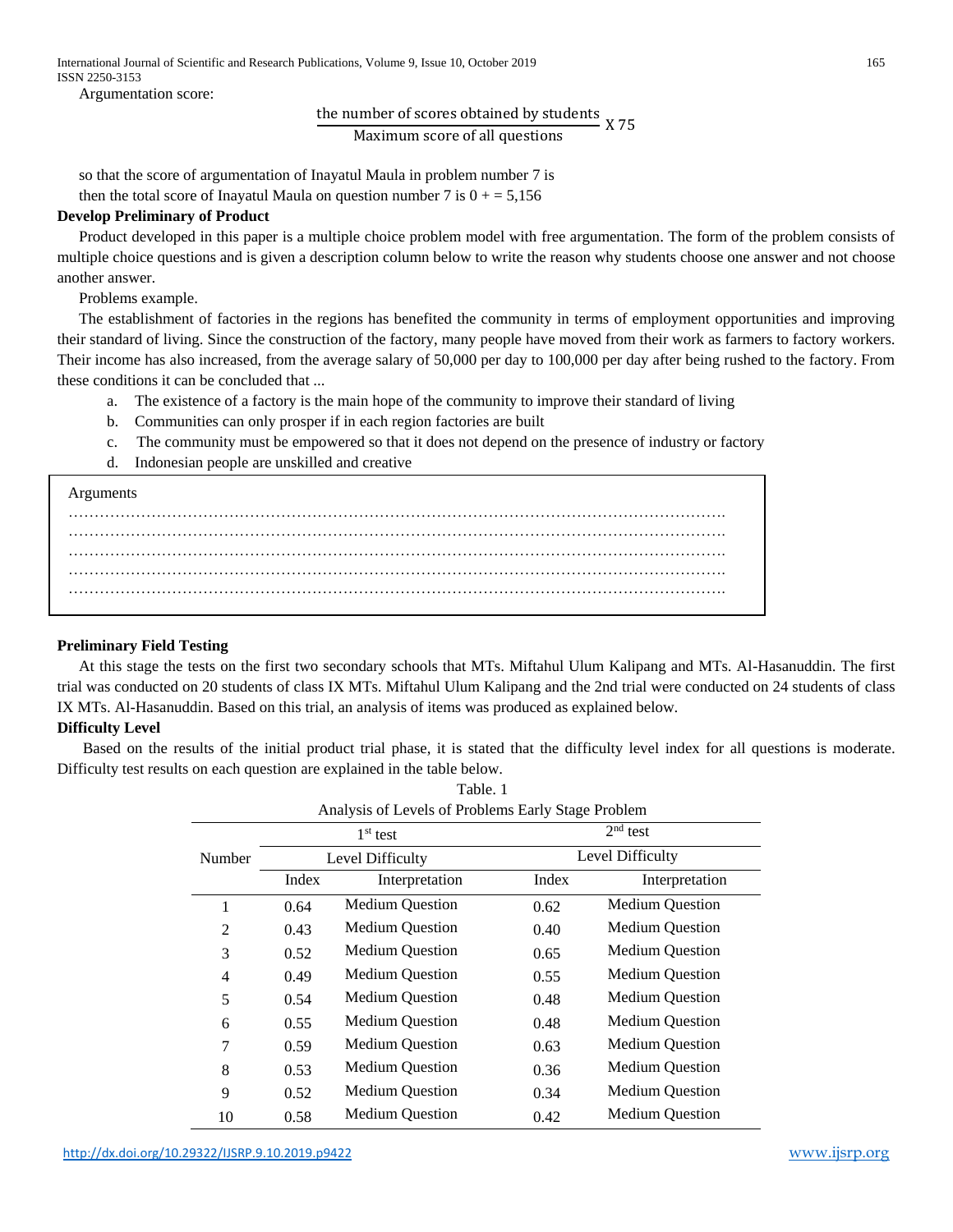International Journal of Scientific and Research Publications, Volume 9, Issue 10, October 2019 166 ISSN 2250-3153

Based on these data it can be concluded that all items are classified as moderate because the results of the index of the level of difficulty between 0.3 - 0.7.

#### **Distinguishing Power**

Based on the results of the initial stage of the test results generated the problem distinguishing as follows.

| Table. 2                                          |       |                             |            |                             |  |  |  |  |  |
|---------------------------------------------------|-------|-----------------------------|------------|-----------------------------|--|--|--|--|--|
| Analysis of Power Differences Problem Early Stage |       |                             |            |                             |  |  |  |  |  |
| Nomor<br>Soal                                     |       | $1st$ test                  | $2nd$ test |                             |  |  |  |  |  |
|                                                   |       | Power Different             |            | Power Different             |  |  |  |  |  |
|                                                   | Index | Interpretation              | Index      | Interpretation              |  |  |  |  |  |
| 1                                                 | 0.43  | Power Different Good Enough | 0.44       | Power Different Good Enough |  |  |  |  |  |
| 2                                                 | 0.45  | Power Different Good Enough | 0.42       | Power Different Good Enough |  |  |  |  |  |
| 3                                                 | 0.43  | Power Different Good Enough | 0.41       | Power Different Good Enough |  |  |  |  |  |
| $\overline{4}$                                    | 0.41  | Power Different Good Enough | 0.41       | Power Different Good Enough |  |  |  |  |  |
| 5                                                 | 0.52  | Power Different Good Enough | 0.40       | Power Different Good Enough |  |  |  |  |  |
| 6                                                 | 0.49  | Power Different Good Enough | 0.49       | Power Different Good Enough |  |  |  |  |  |
| 7                                                 | 0.44  | Power Different Good Enough | 0.40       | Power Different Good Enough |  |  |  |  |  |
| 8                                                 | 0.53  | Power Different Good Enough | 0.54       | Power Different Good Enough |  |  |  |  |  |
| 9                                                 | 0.43  | Power Different Good Enough | 0.43       | Power Different Good Enough |  |  |  |  |  |
| 10                                                | 0.48  | Power Different Good Enough | 0.63       | Power Different Good Enough |  |  |  |  |  |

Based on the above data it can be concluded that all the questions have quite a different power because they have an index of 0.40  $\leq$  DP  $\leq$  0.70.

### **The effectiveness of the deception**

Based on the results of the initial stage of the trial it was produced that the deception was classified as an effective category because of all the questions, there were students who chose the wrong answers.

Table. 3

# **Validity**

Based on the results of the initial test, the validity of each item is as follows.

| Test Item Validity Test Items for Early Stage Trial |              |                       |                 |                       |  |  |  |  |
|-----------------------------------------------------|--------------|-----------------------|-----------------|-----------------------|--|--|--|--|
|                                                     |              | $1st$ test            | $2nd$ test      |                       |  |  |  |  |
| No. Soal                                            |              | <b>Validity</b>       | <b>Validity</b> |                       |  |  |  |  |
|                                                     | <b>Index</b> | <b>Interpretation</b> |                 | <b>Interpretation</b> |  |  |  |  |
| 1                                                   | 0.8544567    | valid                 | 0.79465         | valid                 |  |  |  |  |
| 2                                                   | 0.989526     | valid                 | 0.8993584       | valid                 |  |  |  |  |
| 3                                                   | 0.8850104    | valid                 | 0.8767226       | valid                 |  |  |  |  |
| 4                                                   | 0.9116114    | valid                 | 0.824236        | valid                 |  |  |  |  |
| 5                                                   | 0.8961678    | valid                 | 0.7679653       | valid                 |  |  |  |  |
| 6                                                   | 0.9067636    | valid                 | 0.7619441       | valid                 |  |  |  |  |
| 7                                                   | 0.8840218    | valid                 | 0.7823454       | valid                 |  |  |  |  |
| 8                                                   | 0.9195941    | valid                 | 0.841298        | valid                 |  |  |  |  |
| 9                                                   | 0.9051803    | valid                 | 0.7927809       | valid                 |  |  |  |  |
| 10                                                  | 0.9010608    | valid                 | 0.8851582       | valid                 |  |  |  |  |

Based on the data above, all the questions are declared valid because the results of the validity test show that the r count is greater than the r table. large r table for the number of samples 20 of 0.444. **Reliability**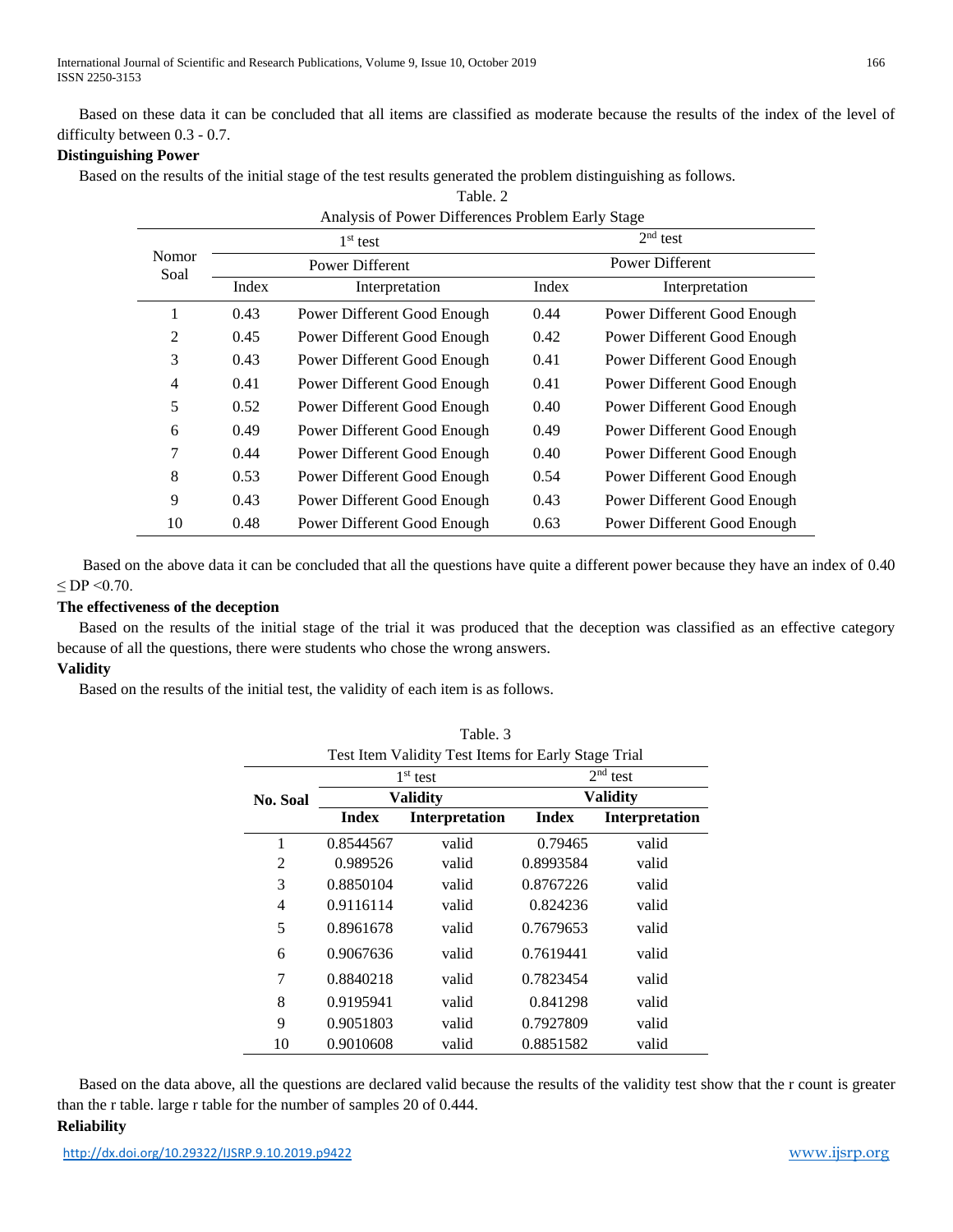Based on the test results about the early stages of reliability problems generated by 0.97445. That shows that the problem was declared reliable because the reliability coefficient  $(r11)$  > 0.6.

From the whole item test, starting from the level of difficulty, distinguishing power, deception effectiveness, validity, and reliability of the questions, all the questions are said to be appropriate because they meet the eligibility criteria of the questions.

#### **IV. CONCLUSION**

Based on the results of the research that has been presented previously, there are several important things that can be concluded from the research problem, namely:

MCQs are always an alternative model of questions used in the exam, even though there are some problems in the assessment process related to pedagogical interests, including multiple choice questions it is very possible for children to answer on the basis of speculation or coincidence, multiple choice questions have not been able to measure some of the expected thinking skills, one of which is critical thinking skills.

The construction of questions arranged in exam questions measures more low-level cognitive levels, especially at C1 and C2 levels, namely the level of remembering and understanding. The

development of multiple choice questions accompanied by free arguments becomes alternative questions that can reduce the effect of guessing answers and be able to measure students' critical thinking skills.

Based on the results of the product trial, multiple choice questions accompanied by free arguments have been feasible to be used at a later stage, namely trials on a larger scale, because they meet the criteria of the level of difficulty, differentiation, effectiveness of deception, validity, and reliability of good questions and have gone through validation by two expert lecturers who were declared good.

#### **V. REFERENCES**

Henry L. Roediger III,& Elizabeth J. Marsh. (2005). *The Positive and Negative Consequences of Multiple-Choice Testing. Journal of Experimental Psychology: Learning, Memory, and Cognition*, Vol 31,5, 1155-1159. [http://dx.doi.org/10.1037/0278-7393.31.5.1155](http://psycnet.apa.org/doi/10.1037/0278-7393.31.5.1155)

Hoogerheide, Vincent, Justine Staal , Lydia Schaap , Tamara van Gog, Hoogerheide, V. (2017). *Effects of study intention and generating multiple choice questions on expository text retention Learning and Instruction*. <https://doi.org/10.1016/j.learninstruc.2017.12.006>

- Smith, Mark D. (2017). *Cognitive Validity: Can Multiple-Choice Items Tap Historical Thinking Processes?.American Educational Research*. (54): 1256-1287[. https://doi.org/10.3102/0002831217717949](https://doi.org/10.3102/0002831217717949)
- [Cheryl A. Melovitz Vasan.](https://onlinelibrary.wiley.com/action/doSearch?ContribAuthorStored=Melovitz+Vasan%2C+Cheryl+A) [David O. DeFouw.](https://onlinelibrary.wiley.com/action/doSearch?ContribAuthorStored=DeFouw%2C+David+O) [Bart K. Holland.](https://onlinelibrary.wiley.com/action/doSearch?ContribAuthorStored=Holland%2C+Bart+K) [Nagaswami S. Vasan.](https://onlinelibrary.wiley.com/action/doSearch?ContribAuthorStored=Vasan%2C+Nagaswami+S) (2017). *Analysis of Testing with Multiple Choice Versus Open-Ended Questions: Outcome-Based Observations in an Anatomy Course*.

Anatomical Sciences Education (11): 254–26[1https://doi.org/10.1002/ase.1739](https://doi.org/10.1002/ase.1739) Filocha Haslam & David F. Treagust (1987): *Diagnosing secondary students' misconceptions of photosynthesis and respiration in plants using a two-tier multiple choice instrument,* Journal of Biological Education, 21:3, 203-211. <http://dx.doi.org/10.1080/00219266.1987.9654897>

- Sreenivasulu, B., and R. Subramaniam. (2013). *"University Students' Understanding of Chemical Thermodynamics."* International Journal of Science Education 35 (4): 601–635
- Kirbulut[, Zubeyde Demet ,](http://www.ejmste.com/Author-Zubeyde%20Demet-Kirbulut/61883) [Omer Geban.](http://www.ejmste.com/Author-Omer-Geban/31473) (2014). *Using Three-Tier Diagnostic Test to Assess Students' Misconceptions of States of Matter.* Eurasia Journal of Mathematics, Science & Technology Education. 10(5), 509-521. [DOI: https://doi.org/10.12973/eurasia.2014.1128a](https://doi.org/10.12973/eurasia.2014.1128a)
- Gurel, Derya Kaltakci, Ali Eryilmaz & Lillian Christie McDermott. (2017). *Development and application of a four-tier test to assess pre-service physics teachers' misconceptions about geometrical optics,* Research in Science & Technological Education, DOI: 10.1080/02635143.2017.1310094